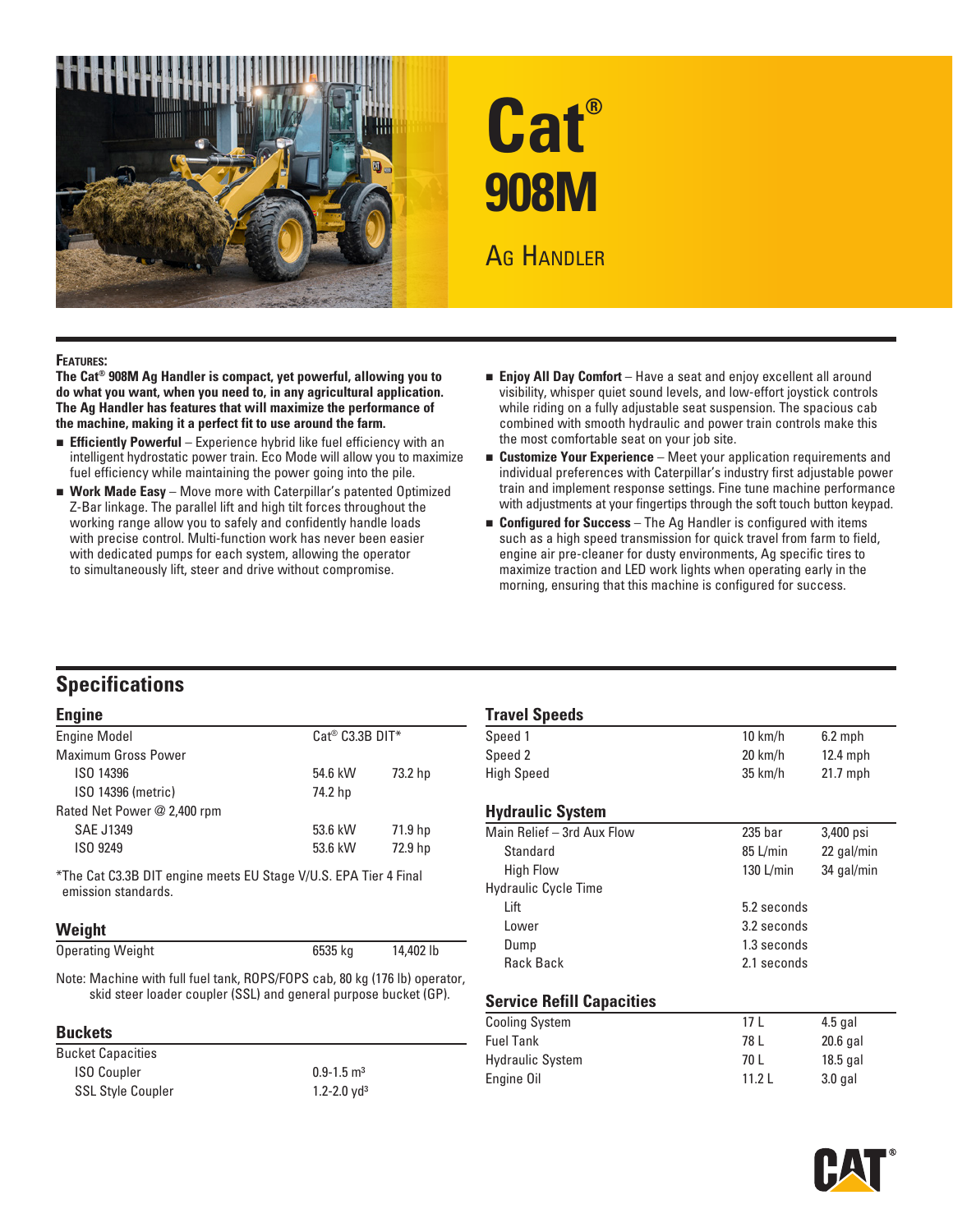# **908M Ag Handler**



# **Dimensions**

(All dimensions are approximate. Dimensions shown are based on the machine equipped with general purpose bucket and standard 400/70 R20, XMCL tires.)

|                                |         | <b>With ISO Coupler</b> |              | <b>With SSL Coupler</b> |  |
|--------------------------------|---------|-------------------------|--------------|-------------------------|--|
| 1 Height: Ground to Cab        | 2632 mm | 8 ft 7 in               | 2632 mm      | 8ft7in                  |  |
| 2 Height: Ground Clearance     | 335 mm  | 1 ft 1 in               | 335 mm       | 1 ft 1 in               |  |
| 3 Length: Wheel Base           | 2170 mm | 7 ft 1 in               | 2170 mm      | 7 ft 1 in               |  |
| 4 Length: Overall with Bucket  | 5578 mm | 18 ft 3 in              | 5735 mm      | 18 ft 9 in              |  |
| 5 Reach: Bucket at 45°         | 1055 mm | $3$ ft 5 in             | 1207 mm      | 3 ft 11 in              |  |
| 6 Dig Depth                    | 147 mm  | $5.7$ in                | 155 mm       | 6 in                    |  |
| 7 Clearance: Bucket at 45°     | 2846 mm | $9$ ft 4 in             | 2806 mm      | $9$ ft $2$ in           |  |
| 8 Clearance: Level Bucket      | 3159 mm | 10 ft 4 in              | 3151 mm      | 10 ft 4 in              |  |
| 9 Height: Bucket Pin           | 3366 mm | 11 <sub>ft</sub>        | 3212 mm      | 10 ft 6 in              |  |
| 10 Departure Angle             |         | $33^\circ$              | $33^\circ$   |                         |  |
| 11 Length: Overall with Forks  | 6093 mm | 19 ft 11 in             | 6111 mm      | 20 ft                   |  |
| 12 Reach: Ground               | 878 mm  | 2 ft 10 in              | 896 mm       | 2 ft 11 in              |  |
| 13 Reach: Level Arm            | 1321 mm | $4$ ft $4$ in           | 1452 mm      | $4$ ft $9$ in           |  |
| 14 Fork Dig Depth              | 163 mm  | $6.4$ in                | $21$ mm      | $0.8$ in                |  |
| 15 Clearance: Level Arm        | 1358 mm | $4$ ft 5 in             | 1500 mm      | 4 ft 11 in              |  |
| 16 Clearance: Full Lift        | 3143 mm | 10 ft 3 in              | 3285 mm      | 10 ft 9 in              |  |
| 17 Fork Reach at Full Lift     | 472 mm  | 1 ft 6 in               | 603 mm       | 1 ft 11 in              |  |
| 18 Turning Radius: Over Bucket | 4478 mm | 14 ft 8 in              | 4498 mm      | 14 ft 9 in              |  |
| 19 Turning Radius: Inside Tire | 2033 mm | $6$ ft $8$ in           | 2033 mm      | $6$ ft $8$ in           |  |
| 20 Width: Bucket               | 2060 mm | $6$ ft $9$ in           | 2060 mm      | $6$ ft $9$ in           |  |
| 21 Width: Tread Center         | 1570 mm | 5ft1in                  | 1570 mm      | 5ft1in                  |  |
| 22 Width: Over Tires           | 1990 mm | $6$ ft $6$ in           | 1990 mm      | $6$ ft $6$ in           |  |
| 23 Articulation Angle          |         | $39^\circ$              | $39^\circ$   |                         |  |
| 24 Dump Angle at Full Lift     |         | $45^{\circ}$            | $45^{\circ}$ |                         |  |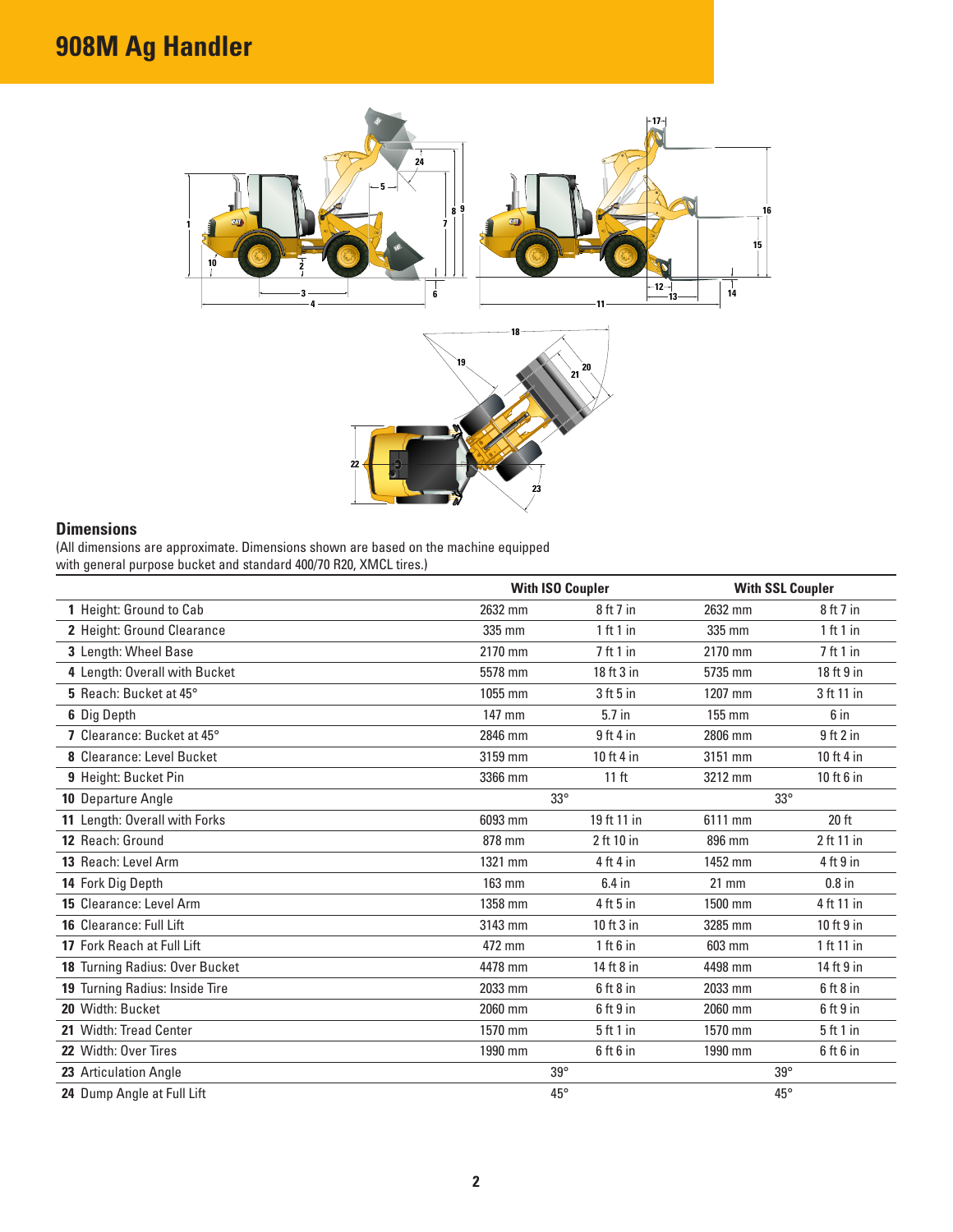## **Operating Specifications**

Machine with full fuel tank, ROPS/FOPS cab, 80 kg (176 lb) operator, either SSL or ISO coupler and general purpose bucket (GP).

| <b>Coupler Type</b>                                                                                                               | IS <sub>0</sub><br>400/70 R20 |                       | <b>SSL</b><br>400/70 R20 |                       |
|-----------------------------------------------------------------------------------------------------------------------------------|-------------------------------|-----------------------|--------------------------|-----------------------|
| <b>Tire Size</b>                                                                                                                  |                               |                       |                          |                       |
| <b>Operating Weight</b>                                                                                                           | 6488 kg                       | 14,299 lb             | 6535 kg                  | 14,402 lb             |
| <b>Rated Bucket Capacity</b>                                                                                                      | $1.15 \text{ m}^3$            | $1.5$ yd <sup>3</sup> | $1.15 \text{ m}^3$       | $1.5$ yd <sup>3</sup> |
| <b>Breakout Force, Bucket</b>                                                                                                     | 55 kN                         | 12,337 lbf            | 46 kN                    | 10,215 lbf            |
| Rated Operating Load at Full Turn, Bucket                                                                                         | 1994 kg                       | 4,396 lb              | 1989 kg                  | 4,385 lb              |
| Straight Tipping Load, Bucket                                                                                                     | 4721 kg                       | 10,408 lb             | 4717 kg                  | 10,399 lb             |
| <b>Full Turn Static Tipping Load, Bucket</b>                                                                                      | 3988 kg                       | 8,789 lb              | 3978 kg                  | 8,766 lb              |
| Rack Back, Transport Position                                                                                                     | $51^\circ$                    |                       |                          | $51^\circ$            |
| Rated Operating Load at Full Turn, Forks (EN 474-3:2006, firm and level ground, 1.25 stability<br>and 500 mm [20 in] load center) | 2595 kg                       | 5,719 lb              | 2421 kg                  | 5,336 lb              |

#### **Maximum Material Densities**

Based on ISO 7546:1983, and rated operating loads at full turn with 100% bucket capacity and SSL coupler.

| <b>Bucket Type</b>              | <b>General Purpose</b> |                            | <b>Multi Purpose</b>  |                       | <b>Light Material</b>  |                            |
|---------------------------------|------------------------|----------------------------|-----------------------|-----------------------|------------------------|----------------------------|
| <b>Rated Capacity</b>           | $1.1 \text{ m}^3$      | $1.4$ vd <sup>3</sup>      | $0.9 \text{ m}^3$     | $1.2$ vd <sup>3</sup> | $1.5 \text{ m}^3$      | $2.0$ yd <sup>3</sup>      |
| Dump Height                     | 2806 mm                | 110 in                     | 2799 mm               | 110 in                | 2826 mm                | $111$ in                   |
| <b>Maximum Material Density</b> | 1729 kg/m <sup>3</sup> | $2,914$ lb/yd <sup>3</sup> | $2409 \text{ kg/m}^3$ | 4,060 $lb/vd^3$       | 1644 kg/m <sup>3</sup> | $2,771$ lb/yd <sup>3</sup> |
| Bucket Width                    | 2060 mm                | 81 in                      | 2060 mm               | 81 in                 | 2060 mm                | 81 in                      |





**Grapple Bucket Silage Defacer**